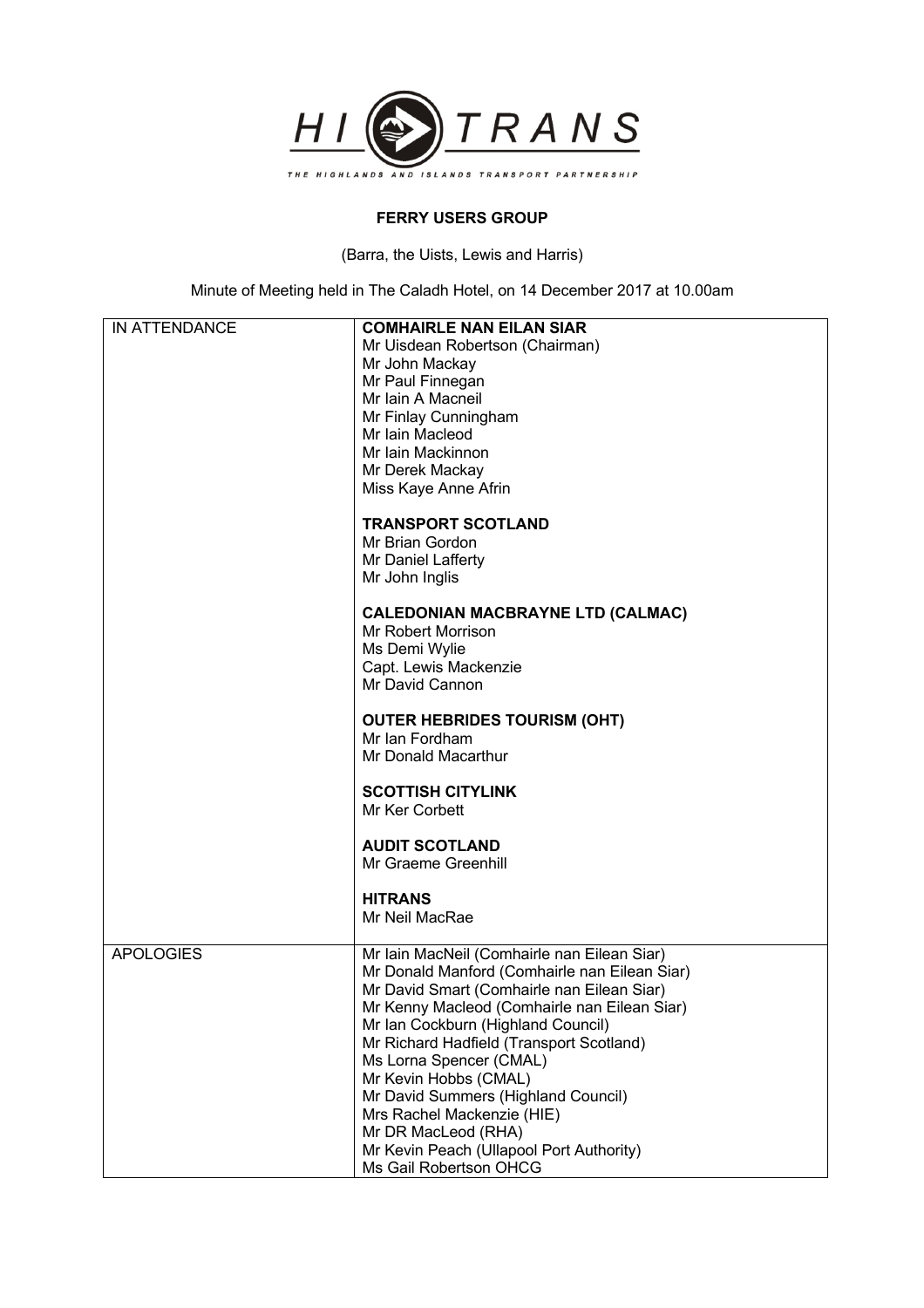| $\mathbf{1}$   | Minute                                                               | The Minute of Meeting of 27 April 2017 was approved.                                                                                                                                                                                                                                                                                                                                                                                                                                                                                                                       |
|----------------|----------------------------------------------------------------------|----------------------------------------------------------------------------------------------------------------------------------------------------------------------------------------------------------------------------------------------------------------------------------------------------------------------------------------------------------------------------------------------------------------------------------------------------------------------------------------------------------------------------------------------------------------------------|
|                | <b>Matters Arising</b>                                               | Mr Robert Morrison confirmed that CalMac's Cancellation<br>Policy would be circulated during the course of the meeting                                                                                                                                                                                                                                                                                                                                                                                                                                                     |
|                |                                                                      | Mr Robert Morrison agreed to provide details of historic tidal<br>restricted sailings to enable a comparison with current<br>figures.                                                                                                                                                                                                                                                                                                                                                                                                                                      |
| $\overline{2}$ | Finalised<br>Ferry<br><b>Stakeholder Group Terms</b><br>of Reference | Mr Neil Macrae, HITRANS Partnership Manager, presented a<br>Report which set out the terms of reference and structures for<br>Ferry Service Stakeholder Engagement processes that HITRANS<br>officers had developed through discussion with Calmac Ferries<br>Limited. The Report stated that the consultation arrangements set<br>out to eliminate overlaps and ensure that each layer has a distinct<br>role and focus. The Report detailed the most significant changes.                                                                                                |
|                |                                                                      | Action - It was agreed that:                                                                                                                                                                                                                                                                                                                                                                                                                                                                                                                                               |
|                |                                                                      | (1)<br>each Ferry Stakeholder Group should appoint a Chair<br>from amongst its memberships;<br>Mr David Cannon would relay the concerns of the<br>(2)<br>Ferry Users Group to the Community Board in respect<br>of the lack of representation from Barra, Uist, Harris;<br>Mr David Cannon would confirm the communication<br>(3)<br>process between Ferry Stakeholder Groups and the<br><b>Community Board; and</b><br>meetings of the Ferry Stakeholder Group should be<br>(4)<br>coordinated<br>with the consultation period<br>for<br><b>Summer/Winter Timetables.</b> |
| 3              | Marketing/Commercial<br>Update                                       | Mr David Cannon gave an update on Calmac marketing<br>campaigns. Mr Iain Fordham provided an update on the OHTIA<br>marketing campaign and confirmed that he had met with Calmac<br>to discuss the provision and dissemination of information to<br>passengers and tourists.                                                                                                                                                                                                                                                                                               |
|                |                                                                      | Action - Calmac and OHTIA would share details of their<br>marketing campaigns with each other.                                                                                                                                                                                                                                                                                                                                                                                                                                                                             |
|                |                                                                      | That Calmac would respond to the previously submitted<br>requests from OHTIA.                                                                                                                                                                                                                                                                                                                                                                                                                                                                                              |
| 4              | Ports/Harbours Update                                                | <b>Ullapool Harbour Update</b><br>The Group considered a Report from Mr Kevin Peach,<br>CEO/Harbourmaster providing an update in respect of Ullapool<br>Harbour. The Report gave the latest position with regard to<br>improving traffic flow along the main pier access road, indicated<br>that a new rapid charger outlet had been installed at the pier and<br>detailed progress with the proposal to have a changing place /<br>accessible toilet in the vicinity of the car park.                                                                                     |
|                |                                                                      | Uig / Lochmaddy / Tarbert Infrastructure                                                                                                                                                                                                                                                                                                                                                                                                                                                                                                                                   |
|                |                                                                      | The Group discussed a Report which provided an update on the<br>project to upgrade the piers at Tarbert, Lochmaddy and Uig which<br>had entered the design stage following completion of masterplans<br>for each port, and detailed design of the favoured options started.<br>Design had been undertaken in conjunction with onsite<br>investigations, testing and environmental studies to support<br>applications for required Marine Licences and Harbour Revision<br>Orders and/or planning consents.                                                                 |
|                |                                                                      | Action - It was agreed to note the updates.                                                                                                                                                                                                                                                                                                                                                                                                                                                                                                                                |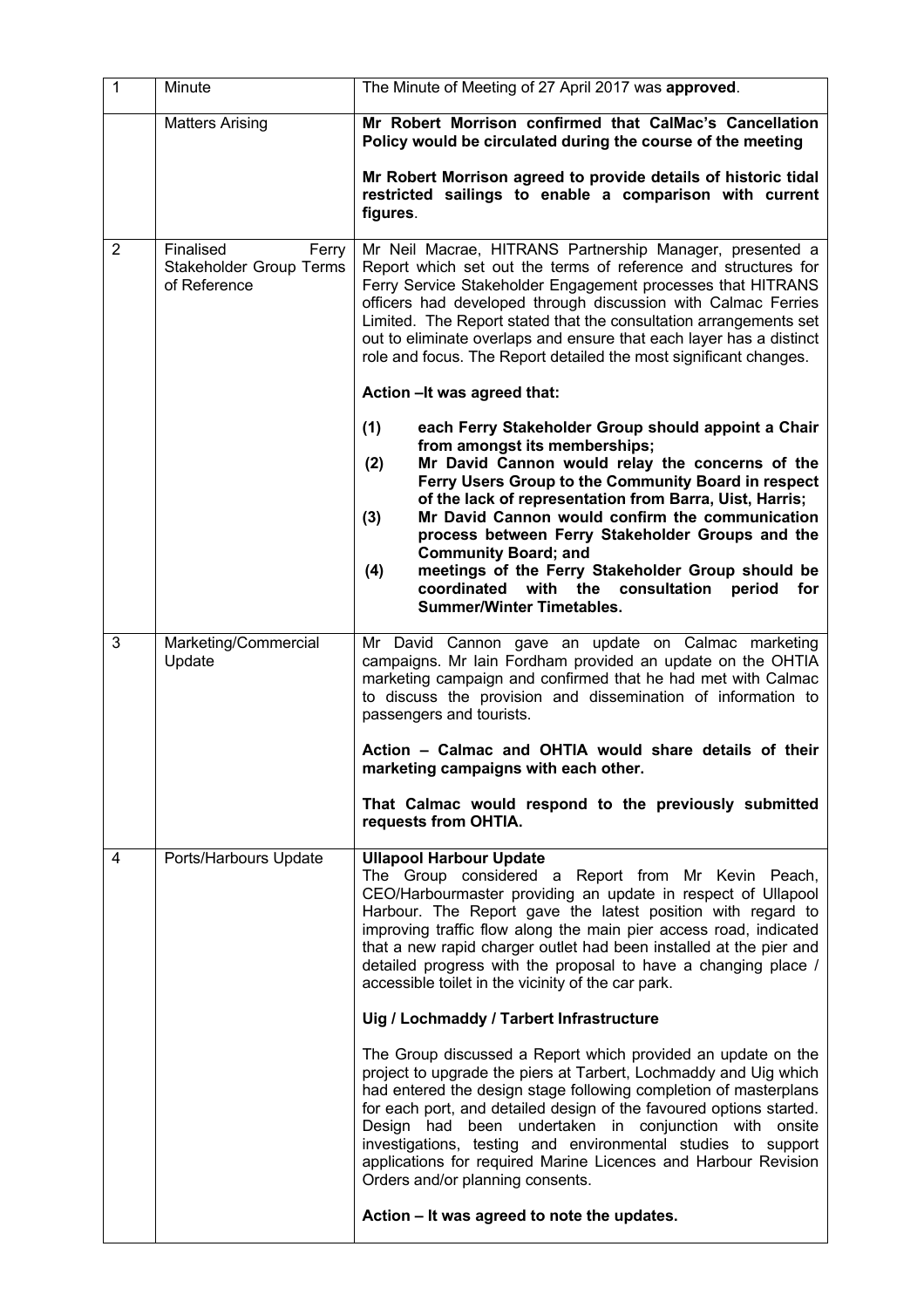| 5 | Audit Scotland Ferries<br>Performance Audit | The Group considered a Report from Mr Ranald Robertson,<br>HITRANS Partnership Director, on the Ferries Performance Audit.<br>The Report provided details of the findings and recommendations<br>included in Audit Scotland's performance audit on Scottish<br>Government supported ferry services.                                                                                                                                                                                                                                                                                              |
|---|---------------------------------------------|--------------------------------------------------------------------------------------------------------------------------------------------------------------------------------------------------------------------------------------------------------------------------------------------------------------------------------------------------------------------------------------------------------------------------------------------------------------------------------------------------------------------------------------------------------------------------------------------------|
|   |                                             | Mr Graeme Greenhill, Audit Scotland, gave a presentation which<br>detailed the views of service users and outlined the messages<br>and recommendations arising from the review. Mr Greenhill<br>indicated that the Report had been considered by the Public Audit<br>& Post-legislating Scrutiny Committee (PAPLSC)                                                                                                                                                                                                                                                                              |
|   |                                             | Mr. Uisdean Robertson on behalf of Uist Association of<br>Community Council thanked Audit Scotland for meeting with local<br>communities to present the Ferries Performance Audit.                                                                                                                                                                                                                                                                                                                                                                                                               |
|   |                                             | Action - It was agreed:                                                                                                                                                                                                                                                                                                                                                                                                                                                                                                                                                                          |
|   |                                             | (1)<br>to note the presentation;<br>(2)<br>that lain Mackinnon would seek to facilitate<br>meetings between the PAPLSC and Western Isles<br><b>Community Representatives; and</b><br>that Gordon Greenhill would confirm contact details<br>(3)<br>for the PAPLSC                                                                                                                                                                                                                                                                                                                                |
| 6 | NTS Update by Transport<br>Scotland         | Mr Daniel Lafferty gave a presentation providing an update on the<br>National Transport Strategy Review. The purpose of the Review<br>was to produce a successor to the National Transport Strategy<br>(NTS) that would set out a compelling vision for the next twenty<br>years. The Presentation highlighted the approach for the NTS<br>Review which combined Partnership Working, Evidence and<br>Engagement. Stakeholder engagement and the NTS Review<br>Timeline were outlined in the Presentation.                                                                                       |
|   |                                             | Mr Daniel Lafferty, Transport Scotland and Mr Ranald Robertson,<br>Partnership Director submitted a joint Report providing an update<br>on the National Transport Strategy Review detailing the co-<br>production approach being taken and how this was supported by<br>a range of Partnership and Thematic Working Groups. The Report<br>stated that the National Transport Strategy would be subject to a<br>comprehensive review which would work towards a formal public<br>consultation on a draft Strategy in early 2019 with a view to<br>publishing the successor Strategy in July 2019. |
|   |                                             | Action - It was agreed:                                                                                                                                                                                                                                                                                                                                                                                                                                                                                                                                                                          |
|   |                                             | (1)<br>to note the Transport Scotland offer to meet with the<br><b>Comhairle and Western Isles Community Councils</b><br>to discuss the National Transport Strategy;<br>that Mr Neil Macrae would provide details of groups<br>(2)<br>within the HITRANS area with whom Transport<br>Scotland may wish to engage; and<br>that Mr Neil Macrae would circulate copies of<br>(3)                                                                                                                                                                                                                    |
|   |                                             | HITRANS finalised Report on the Value of Transport.                                                                                                                                                                                                                                                                                                                                                                                                                                                                                                                                              |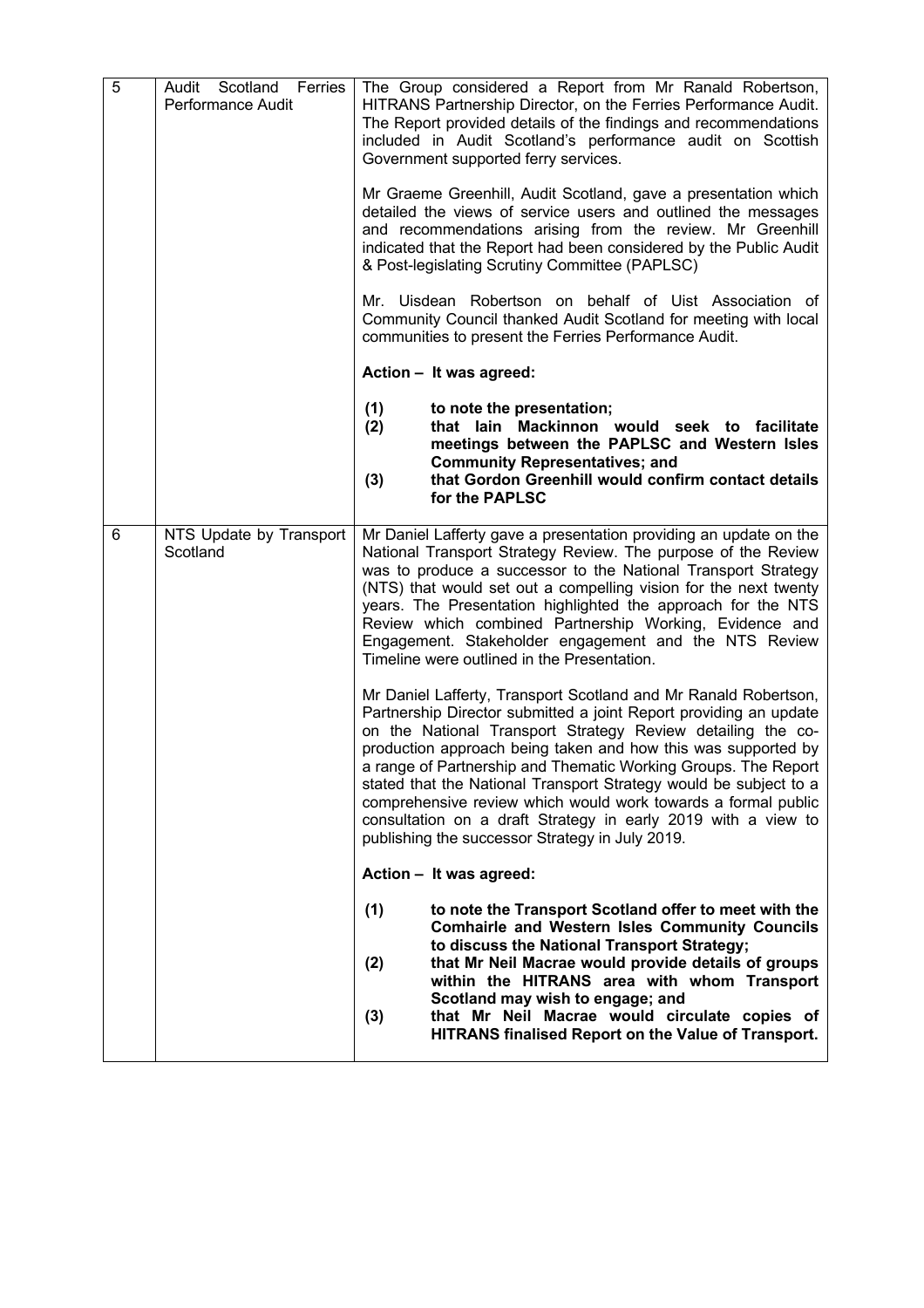| $\overline{7}$ | Regional<br>Update  | Operational | Mr Robert Morrison submitted a Report providing a performance<br>update for Hebridean Ferry Services. The Report highlighted that<br>the operated sailings between 31 March 2017 and 22 October<br>2017 had increased from 6,491 to 6,573 in comparison to the<br>same period the previous year. Cancelled sailings had increased<br>from 64 in 2016 to 103 in the current year although Diverted<br>Sailings had decreased from 29 to 11 and Total Cancelled<br>Sailings after Relief Events decreased from 20 to 12. The Report<br>detailed that there was a slight decrease from Total on Time from<br>95.6% in 2016 to 95.3% in 2017.<br>The Group was informed that Calmac were looking to introduce<br>an additional sailing on the Sound of Harris and an extended peak<br>timetable on the Tarbert/Lochmaddy/Uig route. Mr Iain Fordham<br>expressed the OHTIA's disappointment that there would not be an<br>enhanced Summer Service on the Stornoway/Ullapool service<br>and raised the issue of an additional Saturday sailing. The Group<br>commented on the requirement to provide advice to tourists on<br>using single track roads.<br>Action - It was agreed to note that: |
|----------------|---------------------|-------------|--------------------------------------------------------------------------------------------------------------------------------------------------------------------------------------------------------------------------------------------------------------------------------------------------------------------------------------------------------------------------------------------------------------------------------------------------------------------------------------------------------------------------------------------------------------------------------------------------------------------------------------------------------------------------------------------------------------------------------------------------------------------------------------------------------------------------------------------------------------------------------------------------------------------------------------------------------------------------------------------------------------------------------------------------------------------------------------------------------------------------------------------------------------------------------------------|
|                |                     |             | (1)<br>OHTIA and the Comhairle were developing an<br>information leaflet on driving on single track roads<br>and that Calmac would assist in distributing the<br>leaflets at ferry ports;<br>(2)<br>the Director of Technical Services would raise the<br>feasibility of a third Saturday journey on the<br>Stornoway-Ullapool route at the next Meeting of the<br><b>Islands Transport Forum; and</b><br>the<br>for<br>(3)<br>in.<br>future<br>Report<br>details<br>Uist/Tarbet/Lochmaddy would be presented on a<br>separate route basis.<br>Calmac<br>would<br>provide<br>(4)<br>That<br>detailed<br>more<br>performance reporting for all routes at future FSG<br>meetings in line with the information on selected<br>routes such as Arran and Islay where improved<br>reporting had been piloted in line with CHFS<br>requirements                                                                                                                                                                                                                                                                                                                                                   |
| 8              | Transport<br>Update | Scotland    | Mr Brian Gordon provided an update on the Outer Hebrides Ferry<br>Services STAG Appraisal. The Report stated that the STAG<br>approach provided a clear framework for assessing evidence-<br>based transport problems and opportunities based on robust,<br>objective-led analysis that would develop options for future<br>investment and service provision. The Report highlighted the<br>following four main phases of the STAG:<br>Evidence gathering: statistics, trends and costs- desk-<br>$\bullet$<br>based and now underway<br>Stakeholder consultation, household survey and public<br>$\bullet$<br>exhibitions on current and future use of the services - in<br>early 2018<br>Identification of problems and opportunities<br>$\bullet$<br>Consultation with stakeholders and communities on<br>$\bullet$<br>options<br>Reporting<br>$\bullet$<br>Action – Brian Gordon would circulate an update on the<br><b>Procurement Policy Review timetable</b>                                                                                                                                                                                                                        |